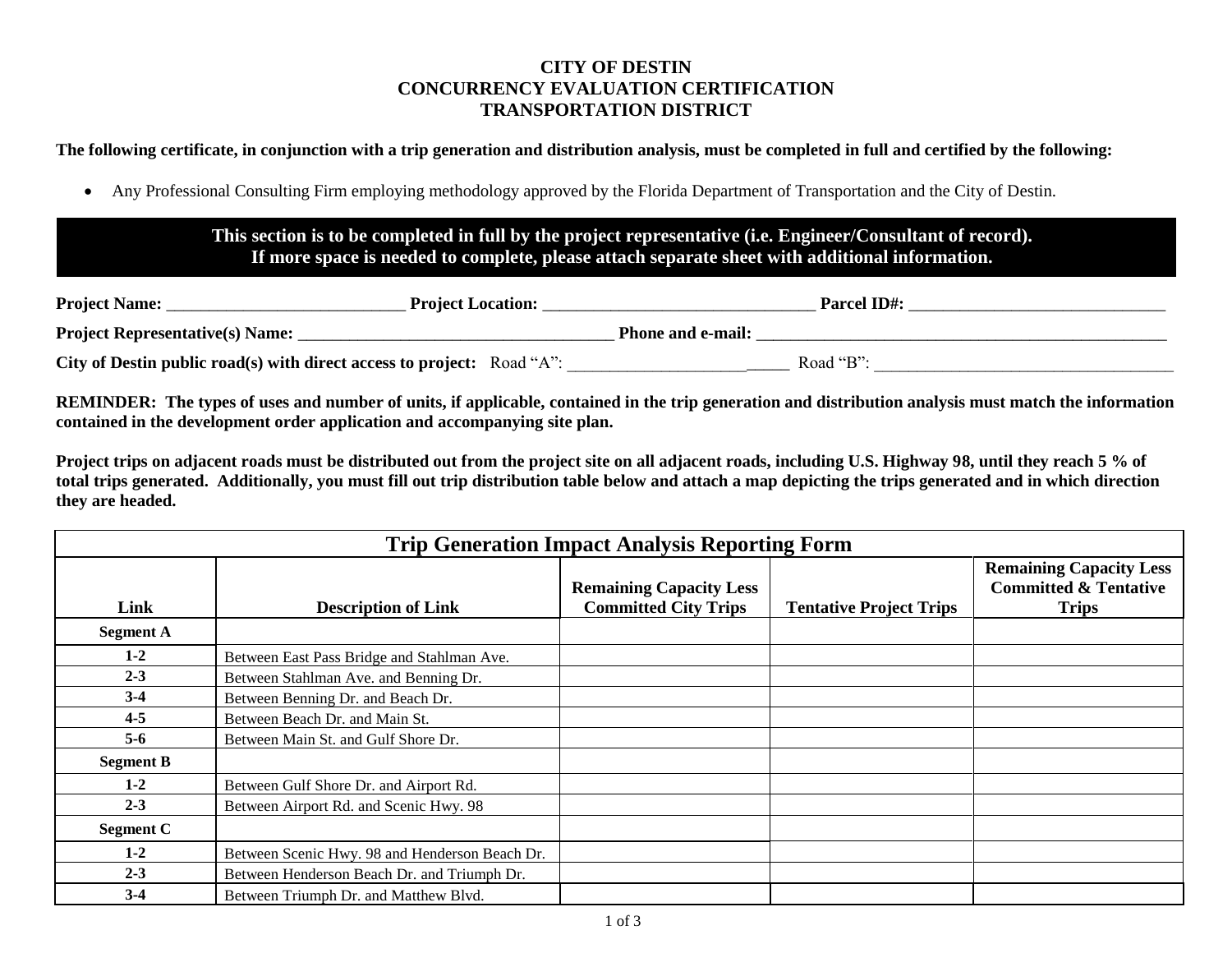| $4 - 5$                     | Between Matthew Blvd. and Danny Wuerffel Way    |  |
|-----------------------------|-------------------------------------------------|--|
| $5-6$                       | Between Danny Wuerffel Way & Crystal Beach Dr.  |  |
| $6 - 7$                     | Between Crystal Beach Dr. and Regatta Bay Blvd. |  |
| $7 - 8$                     | Between Regatta Bay Blvd. and Tequesta Dr.      |  |
| $8-9$                       | Between Tequesta Dr. and Walton Co. Line        |  |
| <b>Airport Rd. A</b>        | Between US Hwy. 98 and Indian Bayou Tr.         |  |
| <b>Airport Rd. B</b>        | Between Indian Bayou Tr. and Main St.           |  |
| Azalea Dr.                  | Between Stahlman Ave. and Benning Dr.           |  |
| Beach Dr.                   | Between US Hwy. 98 and Kelly St.                |  |
| <b>Benning Dr.</b>          | Between US Hwy. 98 and Kelly St.                |  |
| <b>Calhoun Ave.</b>         | Between US Hwy. 98 and Kelly St.                |  |
| <b>Commons Dr. A</b>        | Between Airport Rd. and Indian Bayou Trail      |  |
| <b>Commons Dr. B</b>        | Between Indian Bayou Trail and Diamond Cove     |  |
| Commons Dr. C               | Between Diamond Cove and Henderson Beach Rd.    |  |
| <b>Commons Dr. D</b>        | Between Henderson Beach Rd. and Triumph Dr.     |  |
| <b>Commons Dr. E</b>        | Between Triumph Dr. and Kelly Plantation Dr.    |  |
| <b>Commons Dr. F</b>        | Between Kelly Plantation Dr. and Matthew Blvd.  |  |
| Crystal Beach Dr.           | Between US Hwy. 98 and Scenic Hwy 98 East       |  |
| <b>Gulf Shore Dr.</b>       | Between US Hwy. 98 and the Curve                |  |
| Henderson Bch Rd.           | Between US Hwy. 98 and Commons Dr.              |  |
| Hutchinson St.              | Between US Hwy. 98 and Scenic Hwy. 98           |  |
| <b>Indian Bayou Tr. A</b>   | Between US Hwy. 98 and Commons Dr.              |  |
| <b>Indian Bayou Tr. B</b>   | Between Commons Dr. and Country Club Dr         |  |
| Kelly St.                   | Between Stahlman Ave and Main St.               |  |
| Legion Dr. A                | Between Benning Dr. and Beach Dr.               |  |
| <b>Legion Dr. B</b>         | Between Beach Dr. and Main St.                  |  |
| Main St. A                  | Between US Hwy. 98 and 98 Palms Blvd.           |  |
| Main St. B                  | Between 98 Palms Blvd and Airport Rd.           |  |
| Main St. C                  | Between Airport Rd. and Kelly St.               |  |
| <b>Matthew Blvd.</b>        | Between Scenic Hwy. 98 and US Hwy. 98           |  |
| <b>Mountain Dr. A</b>       | Between Stahlman Ave. and Benning Dr.           |  |
| <b>Mountain Dr. B</b>       | Between Benning Dr. and Beach Dr.               |  |
| Regatta Bay Blvd.           | Between US Hwy.98 and Scenic Hwy. 98            |  |
| <b>Scenic Hwy 98 West</b>   | Between US Hwy. 98 and Restaurant Row           |  |
| <b>Scenic Hwy 98 East A</b> | Between Matthew Blvd. and Dolphin St.           |  |
| <b>Scenic Hwy 98 East B</b> | Between Dolphin St. and Walton Co. Line         |  |
| <b>Sibert Ave.</b>          | Between Calhoun Ave. and Kelly St.              |  |
| <b>Stalhman Ave.</b>        | Between US Hwy. 98 and Kelly St.                |  |